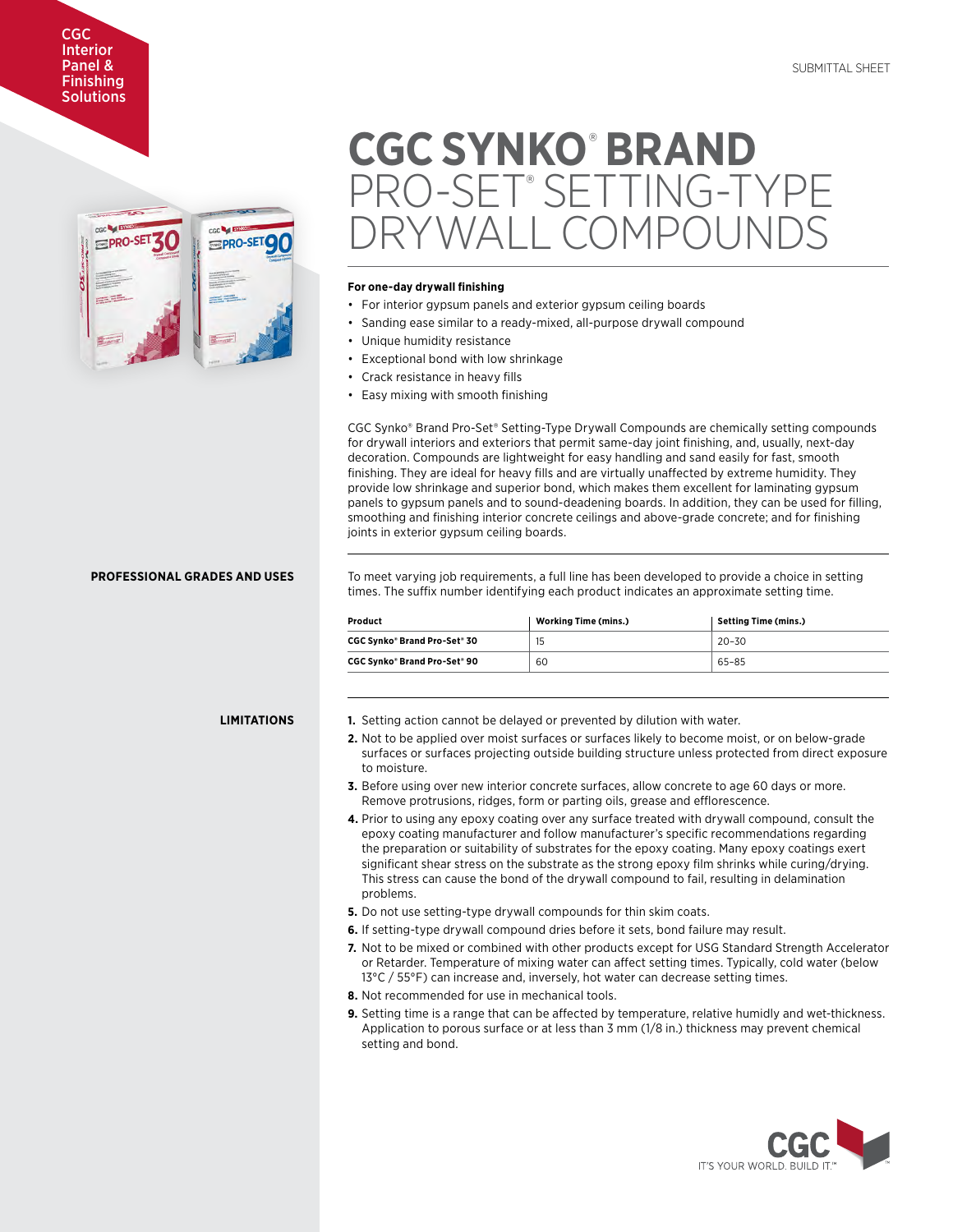| <b>DIRECTIONS</b><br><b>MIXING</b>                            | In cold weather during gypsum panel joint finishing, minimum surface, water, mix and air<br>temperature of 7°C (45°F) must be ensured until joints are completely dry. Adequate ventilation<br>shall be provided to carry off excess moisture. Mix what can be used within the working time.<br>Use a clean container for each batch. Add 9 kg bag into approx. 7.5-7.8 L (7.9-8.2 gt.) clean water.<br>Mix 1 minute or until smooth, scrape container sides. Add water if needed and remix approx. 1<br>minute or to preferred consistency. Do not retemper or mix with any other material.                                                                                                                                                                                                                                                                                                                                                                              |
|---------------------------------------------------------------|---------------------------------------------------------------------------------------------------------------------------------------------------------------------------------------------------------------------------------------------------------------------------------------------------------------------------------------------------------------------------------------------------------------------------------------------------------------------------------------------------------------------------------------------------------------------------------------------------------------------------------------------------------------------------------------------------------------------------------------------------------------------------------------------------------------------------------------------------------------------------------------------------------------------------------------------------------------------------|
| <b>GYPSUM PANEL JOINT TREATMENT</b>                           | Position and apply CGC Sheetrock® Brand Gypsum Panels in accordance with manufacturer's<br>recommendations. Mix compound according to directions on bag. If using CGC Sheetrock® Brand<br>Gypsum Panels, SW Edge, prefill the "V" grooves formed by abutting tapered eased edges of<br>the panels with CGC Synko® Brand Pro-Set® Setting-Type Drywall Compound. Apply compound<br>directly over "V" groove with a flexible 5" or 6" joint finishing knife. Wipe off excess compound<br>that is applied beyond the groove. Allow prefill compound to harden prior to the next application<br>(tape-embedding coat).                                                                                                                                                                                                                                                                                                                                                        |
|                                                               | Cover joint with a thin layer of compound and embed tape, leaving about 0.8 mm (1/32 in.) of<br>compound under feathered edge and a thin layer over the tape. After compound has set, apply<br>second coat, feathering out approximately 5 cm (2 in.) beyond first coat. After setting, apply third<br>coat, feathering out 5 cm (2 in.) beyond second coat. After each coat is applied, smooth away<br>any tool lap marks or other imperfections prior to hardening action. Finish corner bead and inside<br>corners as required with at least two coats, feathered and smoothed out onto panel faces.                                                                                                                                                                                                                                                                                                                                                                   |
|                                                               | For priming and decorating with paint, texture or wallcovering, follow manufacturer's directions<br>for materials used. All surfaces must be dry, dust-free and not glossy. A prime coat of CGC Synko®<br>Brand T.I.P.S.™ (Total Interior Primer Sealer) or a good quality interior latex flat wall paint should<br>be applied undiluted and allowed to dry before decorating. Walls to be covered with wallpaper or<br>vinyl wallcovering should be sealed per manufacturer's recommendations. To improve fastener<br>concealment where gypsum panel walls and ceilings will be subjected to severe artificial or natural<br>side lighting and be decorated with a gloss paint (eggshell, semigloss, or gloss), the gypsum panel<br>surface should be skim-coated with ready mix CGC Synko® Brand Lite Line™ All Purpose Drywall<br>Compound or CGC Synko® Brand Classic All Purpose® Drywall Compound to equalize suction<br>before painting (see publication EWB2625). |
| FILLING AND FINISHING OVER<br><b>INTERIOR POURED CEILINGS</b> | Grind high plane differences in concrete level with adjacent area; also remove any form oil,<br>efflorescence and greasy deposits. Prime exposed metal with a good rust-inhibitive primer. Fill<br>offsets or voids with drywall compound. Apply additional coats of drywall compound as necessary,<br>after each coat has set, but not necessarily dried. After the final coat of drywall compound has<br>dried, apply an undiluted coat of Synko® Brand T.I.P.S.™. (Total Interior Primer Sealer) or a good<br>quality flat latex drywall primer with high pigment solids over entire surface and allow to dry.                                                                                                                                                                                                                                                                                                                                                         |
| <b>EXTERIOR JOINT TREATMENT</b>                               | Mix drywall compound according to directions on the bag. Do not overmix or use at temperatures<br>below 7°C (45°F). Prefill joints of Exterior Gypsum Ceiling Board with compound. After prefill has<br>set, embed CGC Synko® Brand Paper Joint Tape centered over joint. When compound has set,<br>immediately apply fill coat. Apply compound over flanges, control joints, corner beads and metal<br>trim. Spot fastener heads. After fill coat has set, apply finishing coat of compound. Completely<br>cover all joints, angles, beads, control joints and fasteners. After the compound has dried, apply<br>one coat of a good quality exterior primer. Then follow with at least one coat of a good quality<br>exterior paint.                                                                                                                                                                                                                                     |
| LAMINATING                                                    | Apply drywall compound in the prescribed manner to back of face panels to be laminated.<br>Laminate face panels to base layer panels using moderate pressure and temporary nailing or<br>shoring to ensure adequate bond.                                                                                                                                                                                                                                                                                                                                                                                                                                                                                                                                                                                                                                                                                                                                                 |
| <b>FINISHING</b>                                              | For painting and decorating, follow manufacturer's directions for materials used.                                                                                                                                                                                                                                                                                                                                                                                                                                                                                                                                                                                                                                                                                                                                                                                                                                                                                         |
|                                                               |                                                                                                                                                                                                                                                                                                                                                                                                                                                                                                                                                                                                                                                                                                                                                                                                                                                                                                                                                                           |